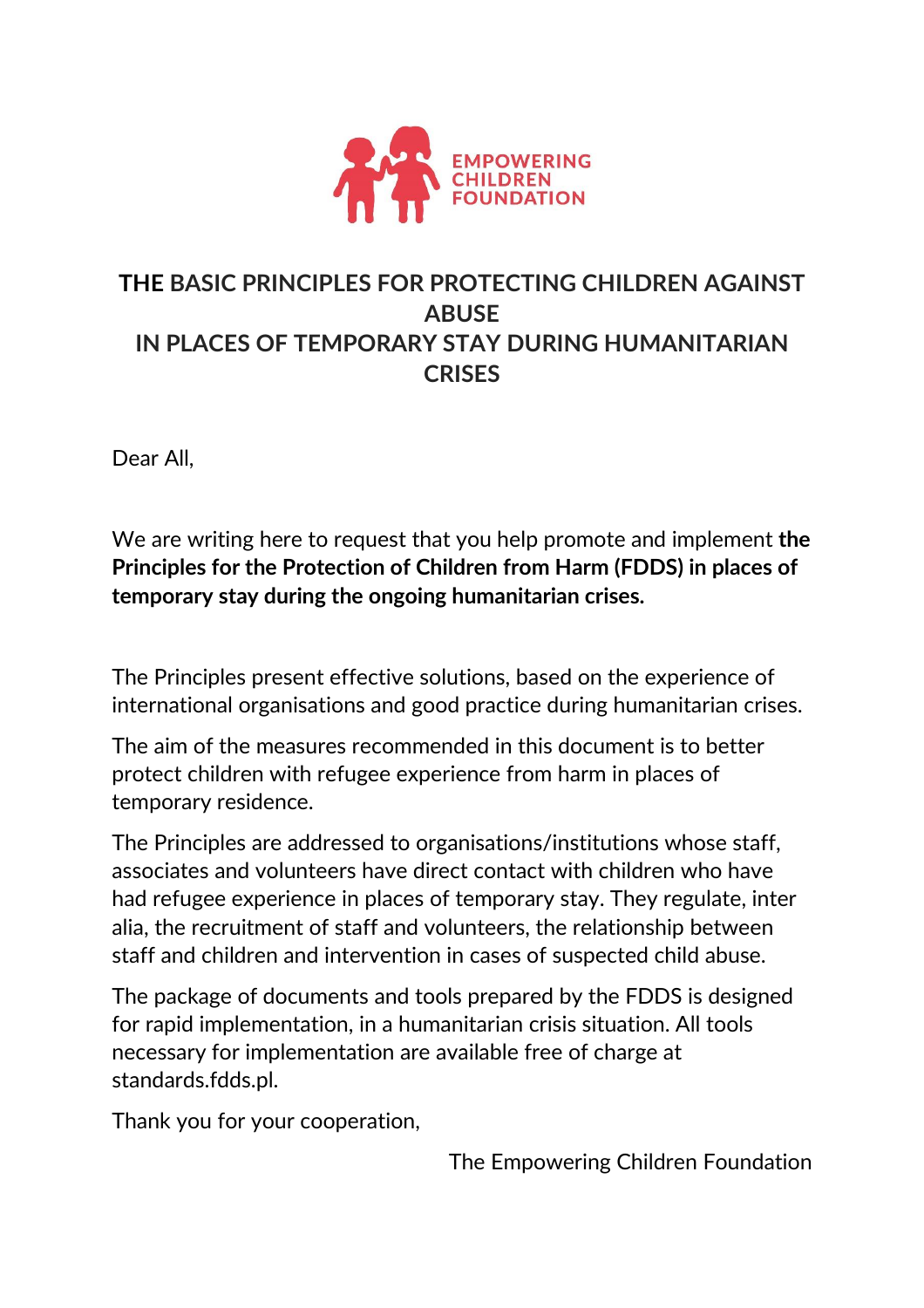Humanitarian crises resulting from wars pose a range of risks for children: from abuse by adult relatives, who themselves face many challenges and high levels of stress in such situations, to violence and exploitation by third parties, who take advantage of the child's vulnerability and lower levels of protection and attentiveness on the part of their caregivers.

There is a lack of accurate data on what percentage of refugee children experience abuse from adult relatives or third parties. However, various studies suggest that it is very high - up to 54% of children with refugee experience are victims of violence, including 20% who suffer sexual abuse. Unaccompanied children are particularly vulnerable to abuse.

Every day, thousands of children with their caregivers and children arriving without formal guardians reach Poland, seeking protection from the dangers of war. Thanks to the great mobilisation of the public, non-governmental organisations and local authorities, they find shelter, a livelihood and care. We must do everything possible to ensure that in the refugee crisis children also avoid the threat of violence and exploitation.

**What is the aim of the Principles?** The purpose of these Principles is to ensure that children with refugee experience are better protected from abuse in places of temporary stay.

**Who are the Principles addressed to?** The Principles are addressed to organisations/institutions whose staff, associates and volunteers have direct contact with children with refugee experience in places of temporary stay.

**What are places of temporary stay?** These are places where children are residing while waiting for their final destination, often in the care of third parties. They include reception centres, temporary collective lodgings (e.g. hostels, hotels, holiday centres, pilgrim houses, etc.), but also places where various forms of spending time by children with refugee experience are organised ad hoc without the supervision of their guardians. The provisions of this document also apply to organisations which coordinate accommodation in the private houses and flats of Polish families.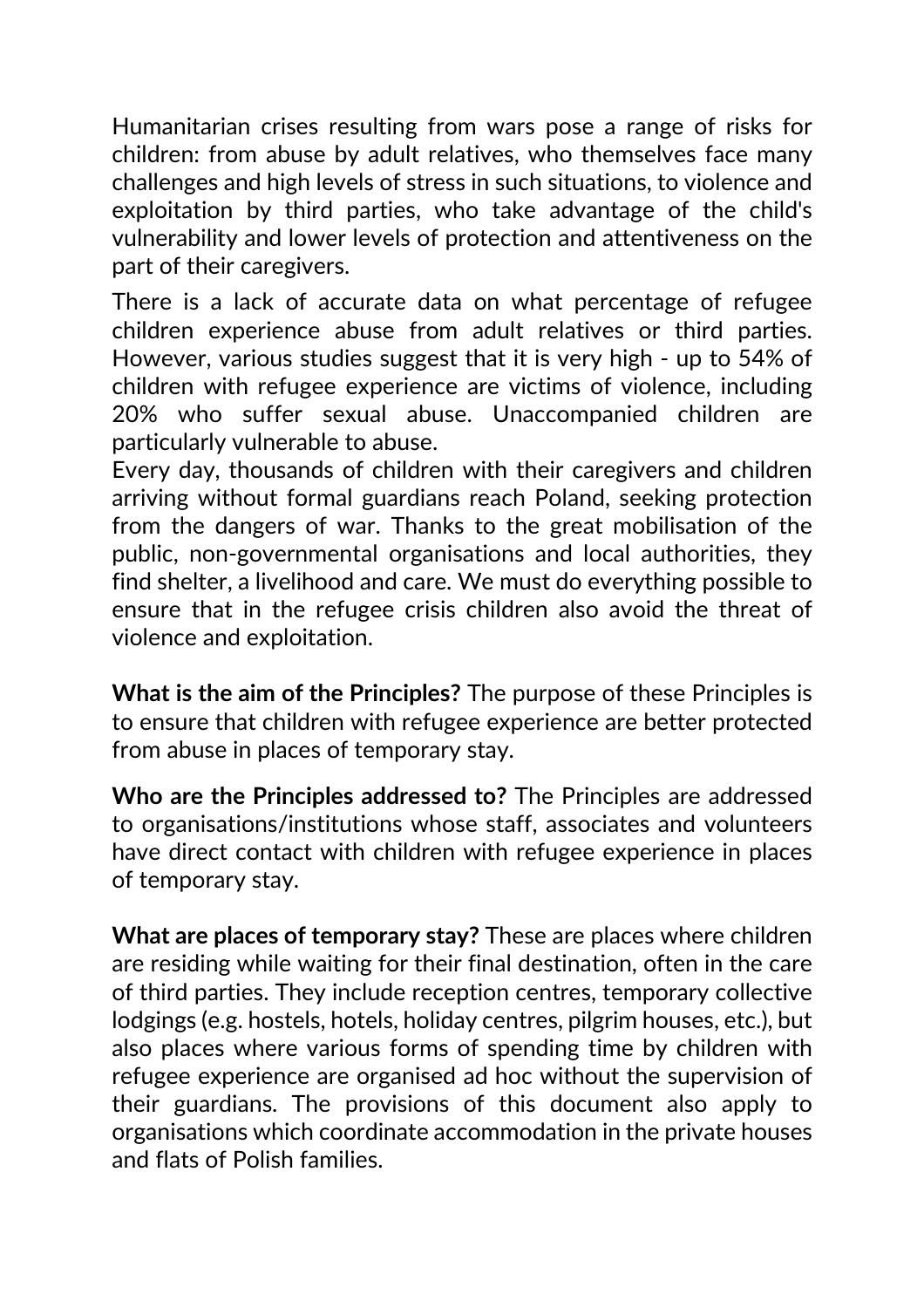**How is "child" defined in the Principles?** A child is any person under the age of 18.

**What is child abuse?** Abuse includes all forms of physical and psychological violence, neglect and sexual abuse of a child.

The Principles outline solutions to increase the safety of children and how to identify situations of risk of abuse. They contain regulations that should be followed by all staff and volunteers of these organisations/institutions. Each organisation/institution is responsible for ensuring that all persons involved in its activities and having contact with children know, understand and agree (also by formally accepting the document) to abide by the Principles.

The Basic Principles for the Protection of Children with Refugee Experience in places of temporary stay relate to:

- 1. Screening and training of staff and volunteers who interact with children
- 2. Intervening when there is a suspicion that a child is experiencing abuse

The solutions outlined below can be adapted to any institution/organisation, taking into account its particular characteristics and needs.

**Principle no. 1 - The institution/organisation guarantees that those working with children have been screened by the institution/organisation and are familiar with the principles of safe relations with children**

### **1. Verification of persons working with children**

The first stage of a war-induced humanitarian crisis often involves staff and volunteers operating in an "all hands on deck" mode. Getting through this stage is necessary to bring the situation under control and to assess needs, but it should be replaced as soon as possible by planned action that has the safety of children at its core. Some people who apply to work with children may pose a risk to them. Organisations/institutions running or working in places of temporary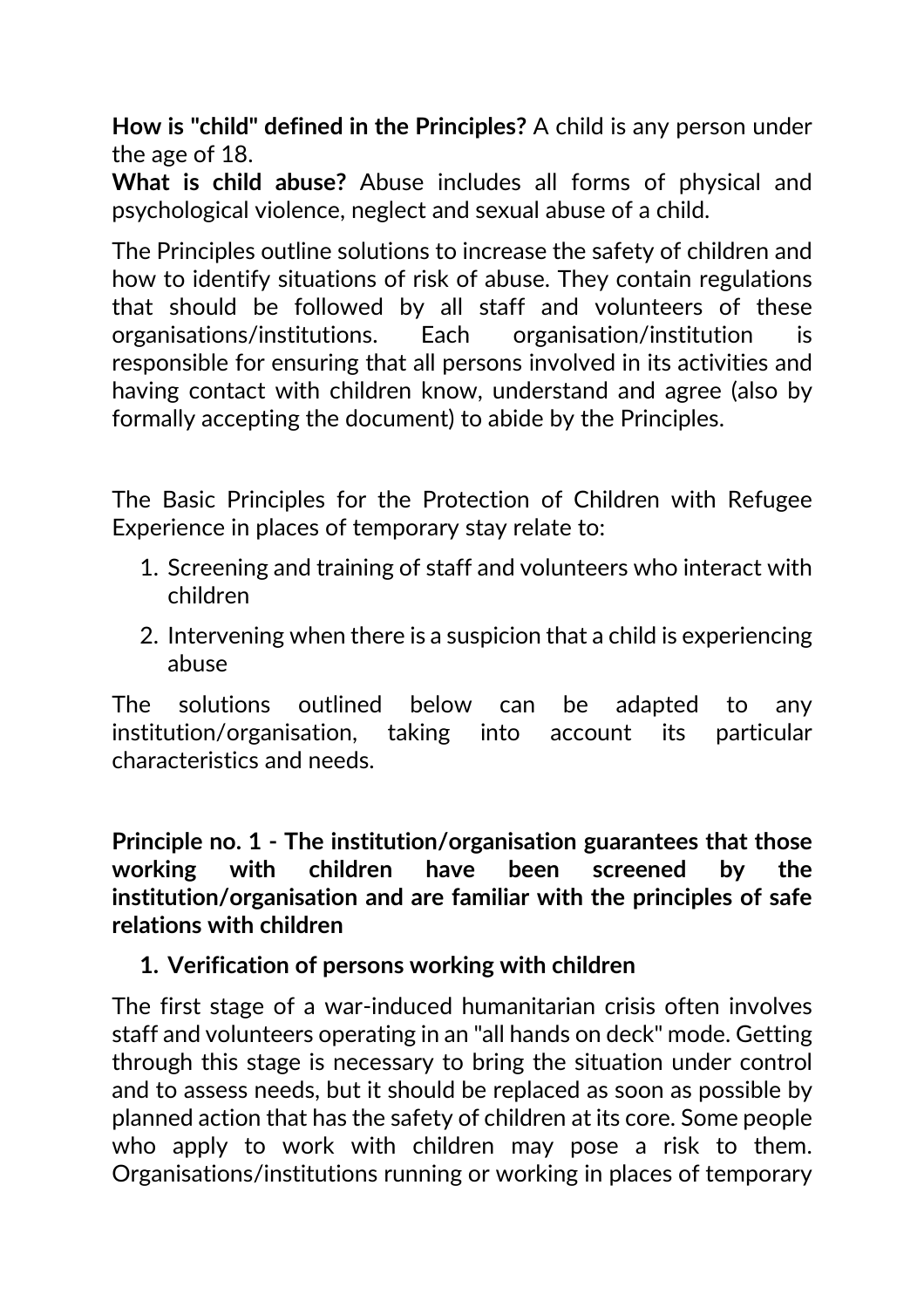residence operate on a public trust basis and have a duty to protect children.

Therefore, any organisation/institution organising work with children in temporary accommodation should put in place a procedure for screening staff and volunteers before allowing them to interact with children. In the case of work or volunteering organised by an institution, non-governmental organisation or other entity, the person responsible for such activities before the staff member or volunteer joins the work/volunteering should:

- 1. register the employee/volunteer
- 2. take from him/her a declaration of no criminal record for offences against sexual freedom and decency or offences to the detriment of minors and of any pending criminal or disciplinary proceedings against him/her. He/she shall also inform the employee/volunteer of his/her criminal liability for making a false declaration.

The above mentioned declarations should also be collected from individuals providing accommodation to Ukrainian families.

In addition, before starting work/volunteering, the employee/volunteer shall acquaint him/herself with the basic rules of interacting with children (discussed later in this document) and sign a declaration of commitment to observe them. A model of the above statements can be found in **Annex 1**.

When the work/volunteering involves activities related to the upbringing, education, leisure, treatment or care of minors, then according to Article 21 of the Act of 13 May 2016 on counteracting the threat of sexual offences, the organiser of work/volunteering is obliged, before signing the contract, to verify the employee/volunteer in the Register of Sexual Offenders (register with restricted access) and in the Register of persons with respect to whom the State Commission for clarification of cases of acts directed against sexual freedom and morality against a minor under 15 years of age has issued a decision about entry in the Register. Checking the Register of offenders is documented by a printout of feedback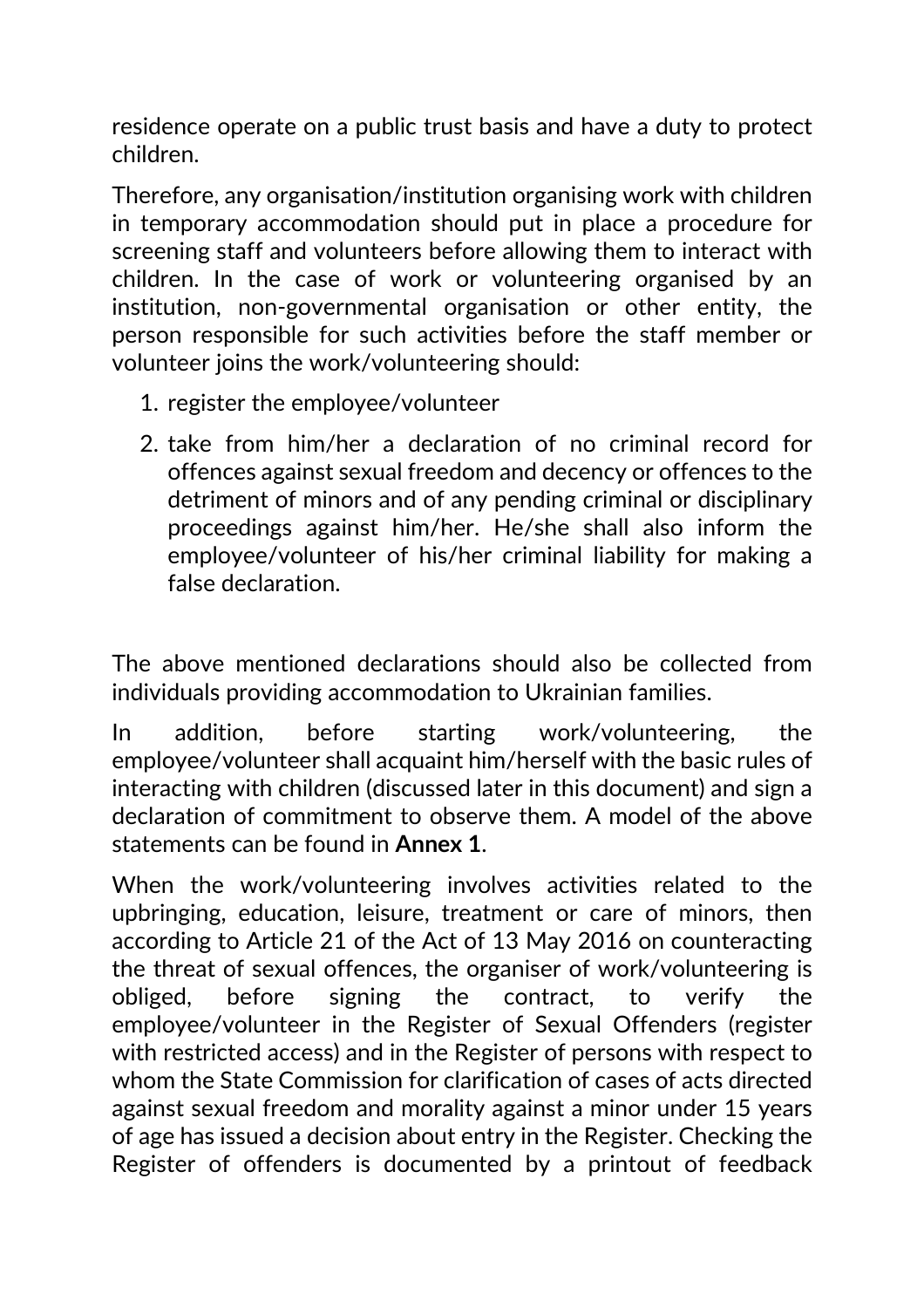generated from the Register. Being listed in the Register excludes the individual from employment/volunteering. Employee details required for checking in the Register are included in **Appendix 2**.

The above documents shall be stored in the employee's/volunteer's file kept by the institution/organisation organising the work/volunteering.

## **2. Rules for safe interaction with children**

The guiding principle for all actions undertaken by staff and volunteers who have direct contact with children who are in a humanitarian crisis is to act for the benefit of the child and in their best interests.

Staff and volunteers shall treat the child with respect and take into account the child's dignity and needs. It is unacceptable for staff and volunteers to use any form of violence against a child. Staff and volunteers, in pursuing these goals, act within the framework of the applicable law, the internal rules of the organisation/institution and their competences.

## **Behaviours and practices that are expected of all staff and volunteers**

1. Be patient and respectful in your communication with children, understanding that children affected by war trauma may display fear, anger, indifference and express other difficult emotions arising from their experiences.

2. Listen carefully to children and give them answers that are appropriate to their age and the situation. When communicating with children, try to keep your face at the same level as the child's.

3. Assure children that if they feel uncomfortable with a situation, behaviour or words, they can tell you or a designated person (see Principle 2 - undertaking interventions) and can expect an appropriate response and/or support.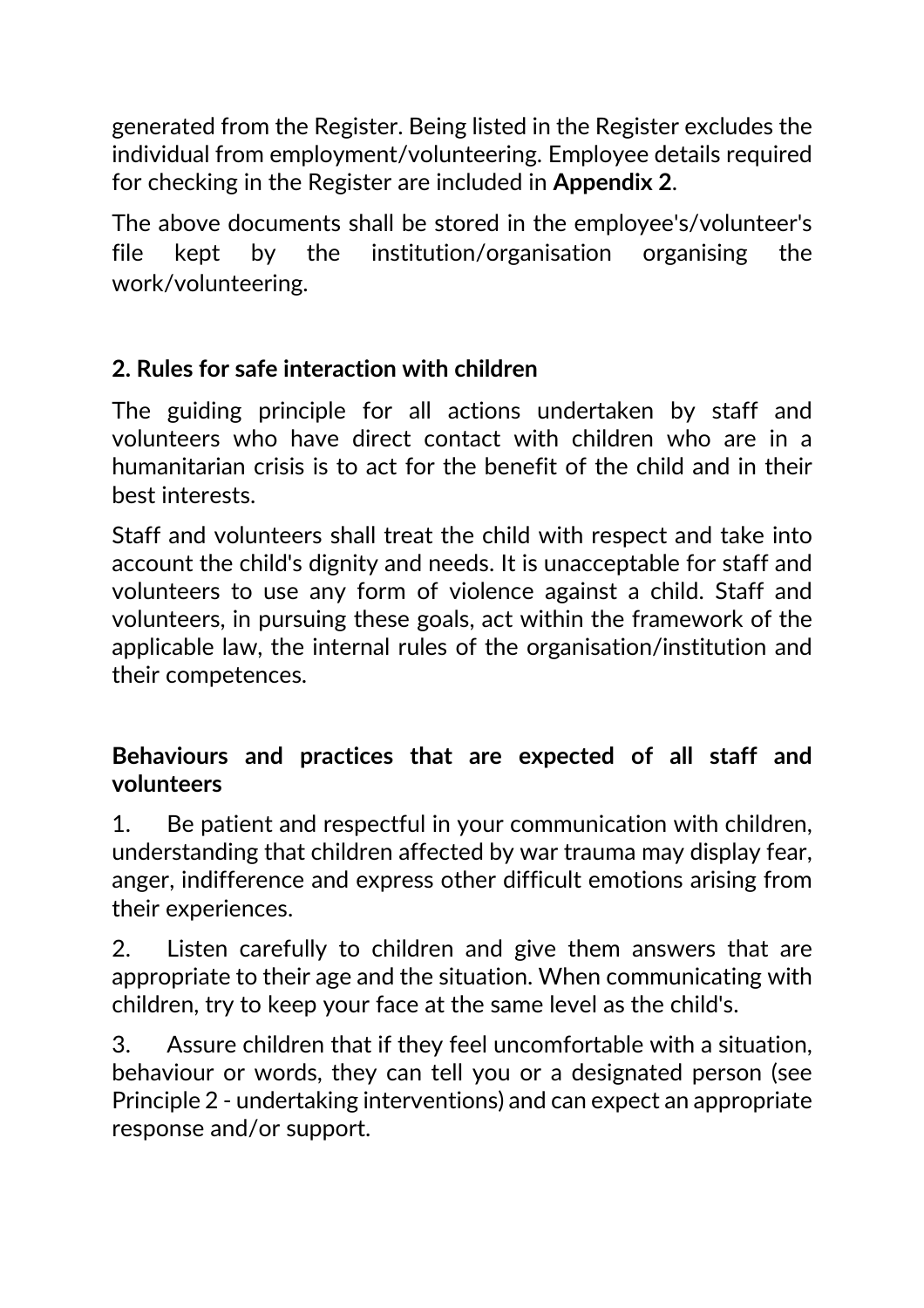4. Value and respect children's contribution to the activities undertaken, actively involve them and treat them equally regardless of their gender, sexual orientation, ability/disability, social, ethnic, cultural, religious status and world view. Avoid favouritism in dealing with children.

5. When making decisions about a child, inform the child about these and try to take his/her expectations into account.

6. Ensure that you are within sight or hearing of other staff and volunteers when you are carrying out activities with children. In exceptional and justifiable situations where you need to be alone with a child, always notify other staff and volunteers and let them know exactly where you will be with the child.

7. Respect the child's right to privacy. If it is necessary to waive confidentiality to protect a child, explain this to the child as soon as possible.

8. Avoid unnecessary risks. When working with children, make sure that equipment and facilities are used as intended and that the environment is safe (pay attention to securing windows and stairs, restricted access to busy roads, to open water, etc.).

# **Unacceptable behaviour and practices by staff/volunteers**

1. You must not shout at, embarrass, humiliate, belittle or insult a child.

2. You must not hit, poke, push or in any way violate the physical integrity of a child.

3. You must not enter into any romantic or sexual relationship with a child, or make inappropriate proposals to them. This includes sexually explicit comments, jokes, gestures and sharing erotic and pornographic content with a child, in whatever form.

4. You must not record a child's image (filming, voice recording, photographing). This also applies to allowing third parties to record images of children.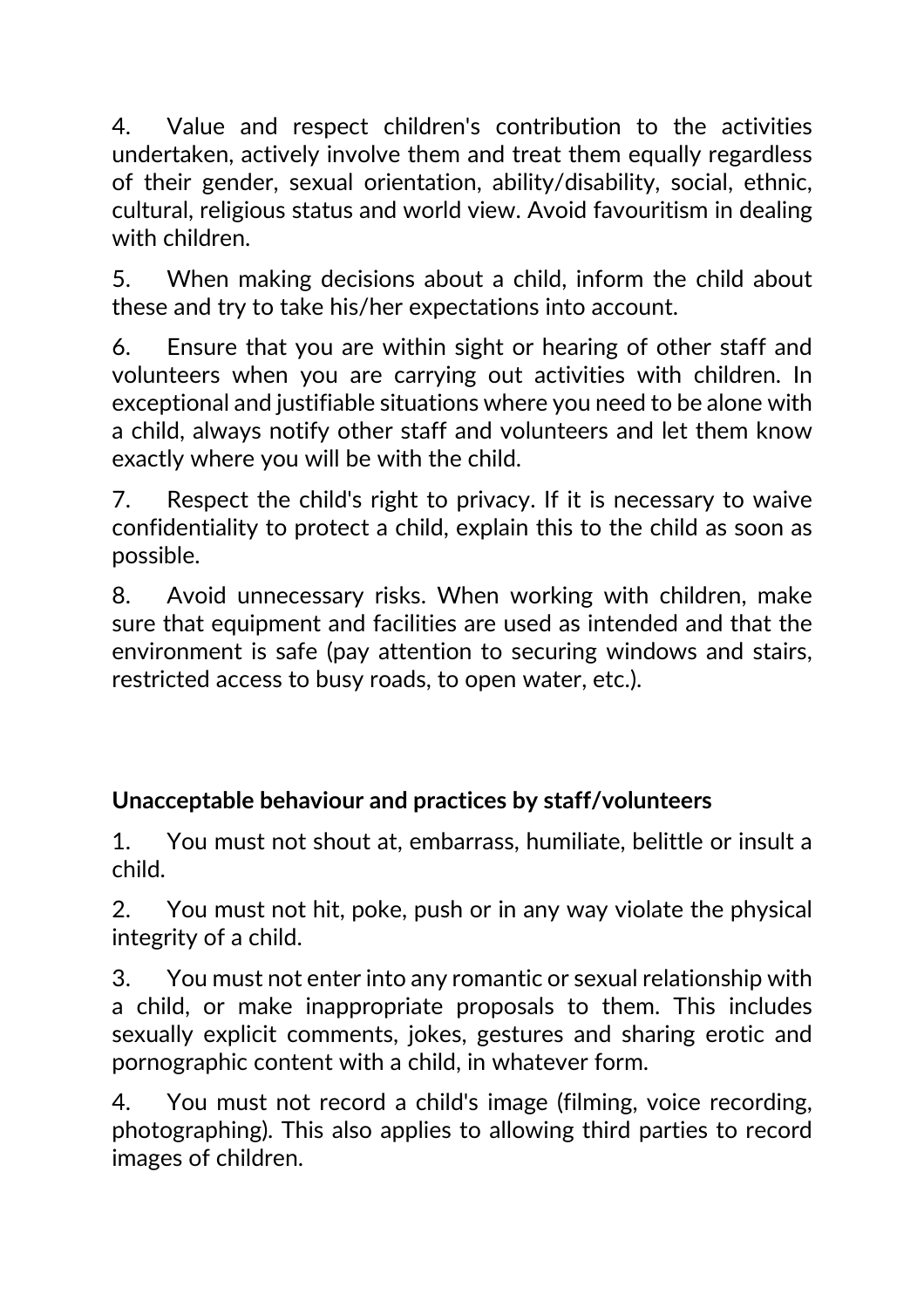5. You must not invite children to your private apartment/home or meet with them outside of working hours. This includes contacting children through private communication channels (private phone, email, instant messaging, social media profiles) and sharing your own personal information.

6. You must not offer alcohol, tobacco products or illegal substances to children or use them in the presence of children.

7. You must not engage in anything other than essential physical contact with a child. This includes helping a child dress and undress, eat, wash, change, use the toilet and sleeping with a child in the same bed or room. Make sure that someone from the organisation/institution assists you in each of these activities. If nursing and hygienic care of children is your responsibility, you will be trained in this.

8. If you witness any of the above behaviour and/or situations from other adults or children, always inform the person in charge of the organisation/institution and/or follow the intervention procedure in force.

**Principle no. 2 - The institution/organisation has developed a procedure for intervening when a child is suspected of suffering abuse. The procedure is shared with all persons working with children.**

Children with refugee experience are vulnerable to various forms of abuse from carers, family members, staff and volunteers and other third parties. Staff and volunteers working with children in places of temporary stay may witness them being abused, may be alerted that a child has been abused or may suspect abuse based on various symptoms (behaviour, appearance, health of the child).

Whenever there is knowledge or suspicion that a child is being abused, appropriate intervention is needed to ensure the child's safety. It is very important that the organisation/institution develops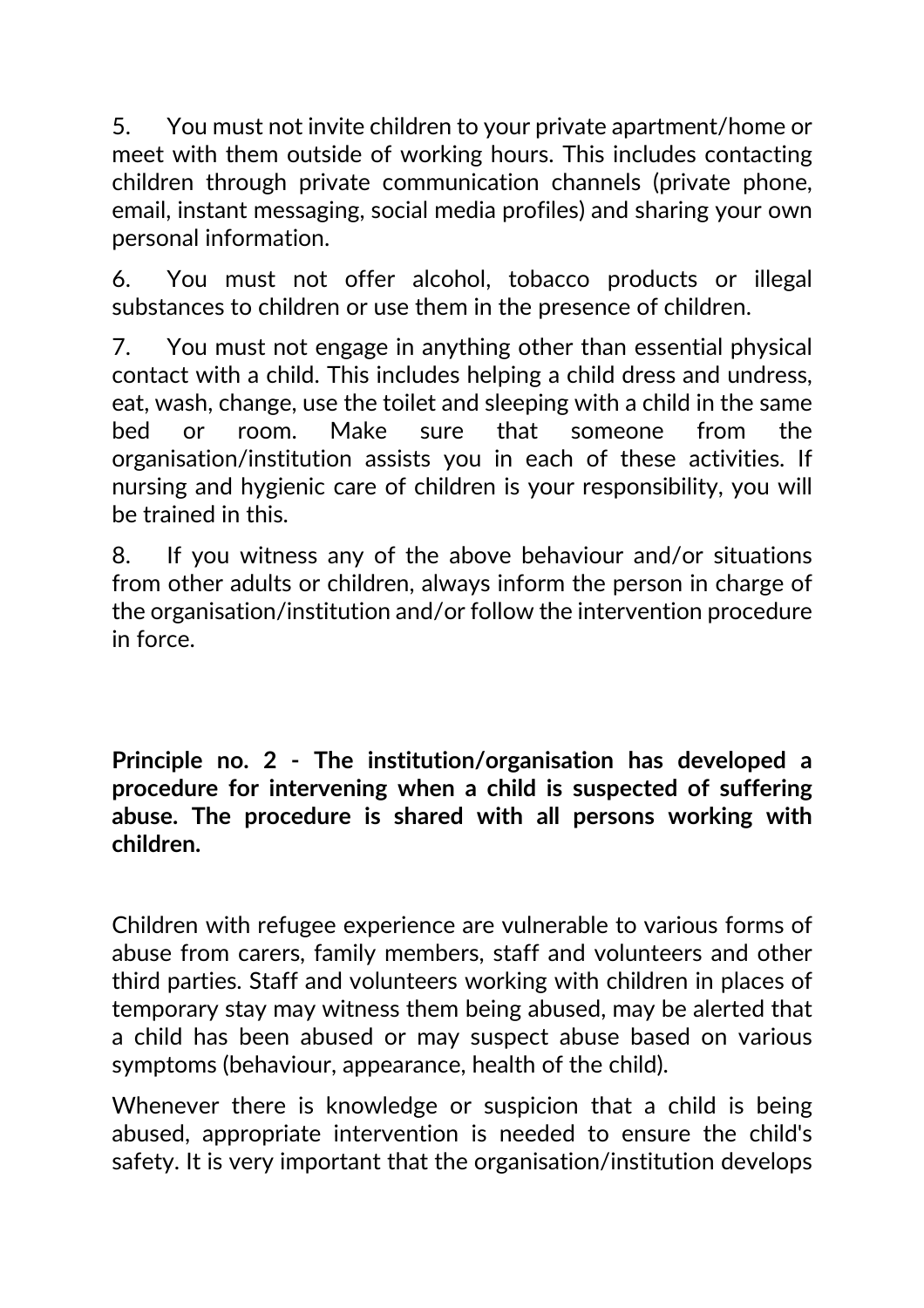a clear step-by-step procedure for anyone who has a suspicion that a child is being abused. Knowledge of intervention principles by staff/volunteers significantly increases the likelihood that they will respond to a child abuse situation.

The following is an example of an intervention procedure which can be adapted in any institution/organisation, taking into account its particular characteristics and needs. The procedure includes interventions in situations of suspected child abuse in an institution/organisation by third parties such as volunteers, staff, adult relatives, parents, legal guardians and minors.

It is important that each institution/organisation has a designated child protection officer to whom both the children in care and the staff/volunteers can report situations of concern.

# PROCEDURE FOR INTERVENTION IN THE EVENT OF A SUSPECTED RISK TO A CHILD'S SAFETY

 $§$  1.

General rules

1. Risks to children's safety can take many forms, involving different modes of contact and communication. For the purposes of these Principles, the following classification of child safety risk has been adopted:

a. A criminal offence has been committed against a child (e.g. sexual abuse, child maltreatment)

b. Another form of abuse, which is not criminal, has occurred, such as shouting, physical punishment, humiliation

c. The child's vital needs (e.g. food, hygiene or health) have been neglected

d. The child is staying in Poland unaccompanied by an adult

2. For the purposes of this document, the procedures for intervention in cases of suspected child abuse by: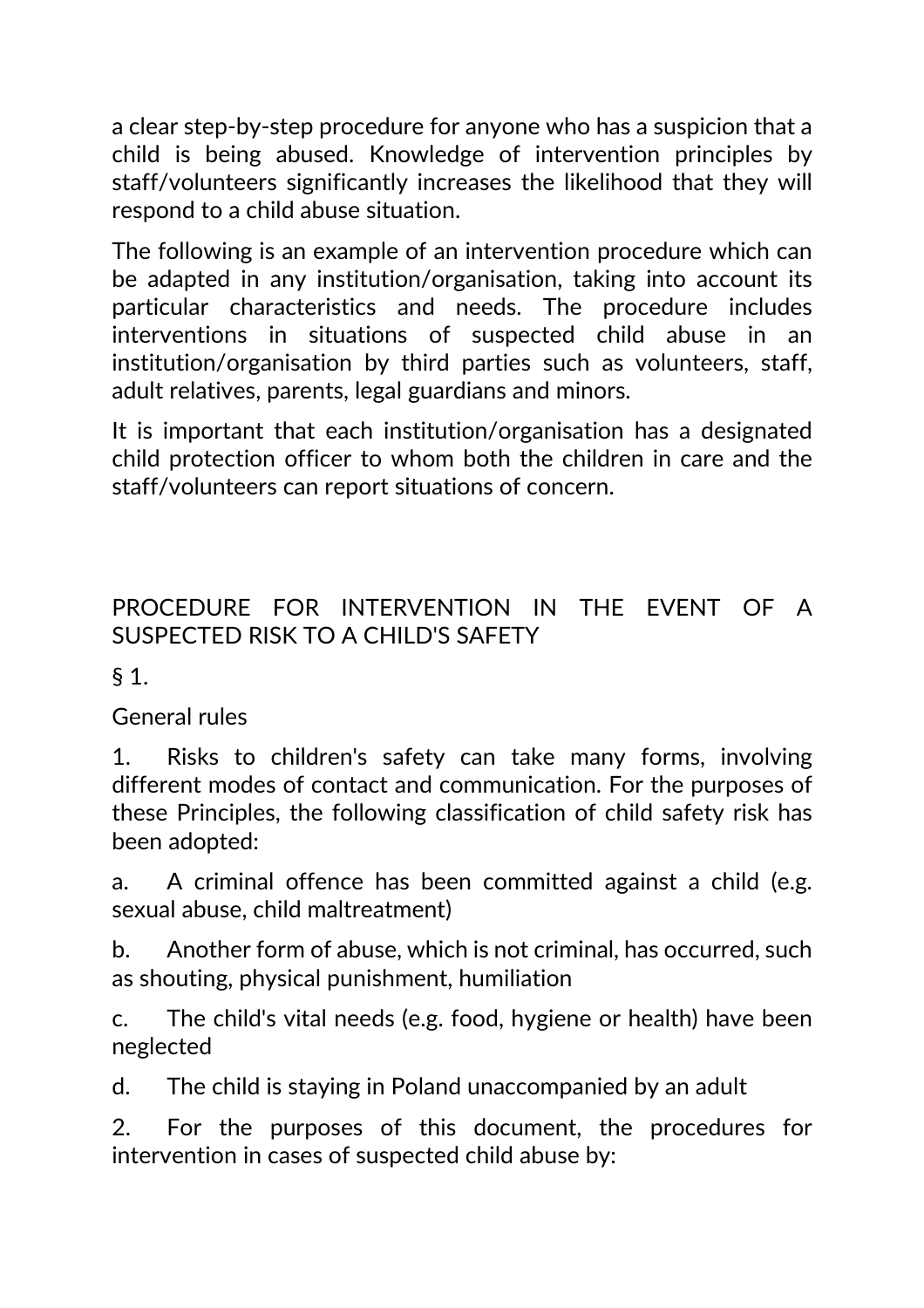a. Third parties such as volunteers, staff and collaborators of places of temporary stay and other support places

b. Minors

c. Adult relatives of the child, parents, legal or de facto caregivers (temporary guardians)

3. For the purpose of this document, an employee is also understood as a collaborator of an institution/organisation, regardless of the form of collaboration (volunteers, persons employed under civil law contracts)

4. For the purpose of this document, a place of temporary stay is understood to be any place where refugees reside for short or long term periods, regardless of its legal form

5. Where the document refers to a family or guardianship court, this means a district court, family and juvenile division, which is generally located in the town or municipality where the child resides or in a neighbouring municipality. If you have problems determining the court's jurisdiction, you should consult the Ordinance of the Minister of Justice on determining the seats and areas of jurisdiction of courts of appeal, district courts and regional courts and the scope of cases heard by them, available at:

https://isap.sejm.gov.pl/isap.nsf/download.xsp/WDU20210001269 /O/D20211269.pdf

6. The locally appropriate social welfare centre should be understood as a centre located in the municipality/district where the child resides.

7. The notification of a possible criminal offence should be submitted to the locally appropriate (nearest) police department or public prosecutor's office.

8. **The person responsible for carrying out the intervention** is the person in charge of the intervention centre. If the institution runs more than one support facility, then the person responsible for conducting the intervention is the person in charge of the facility where the child abuse was identified.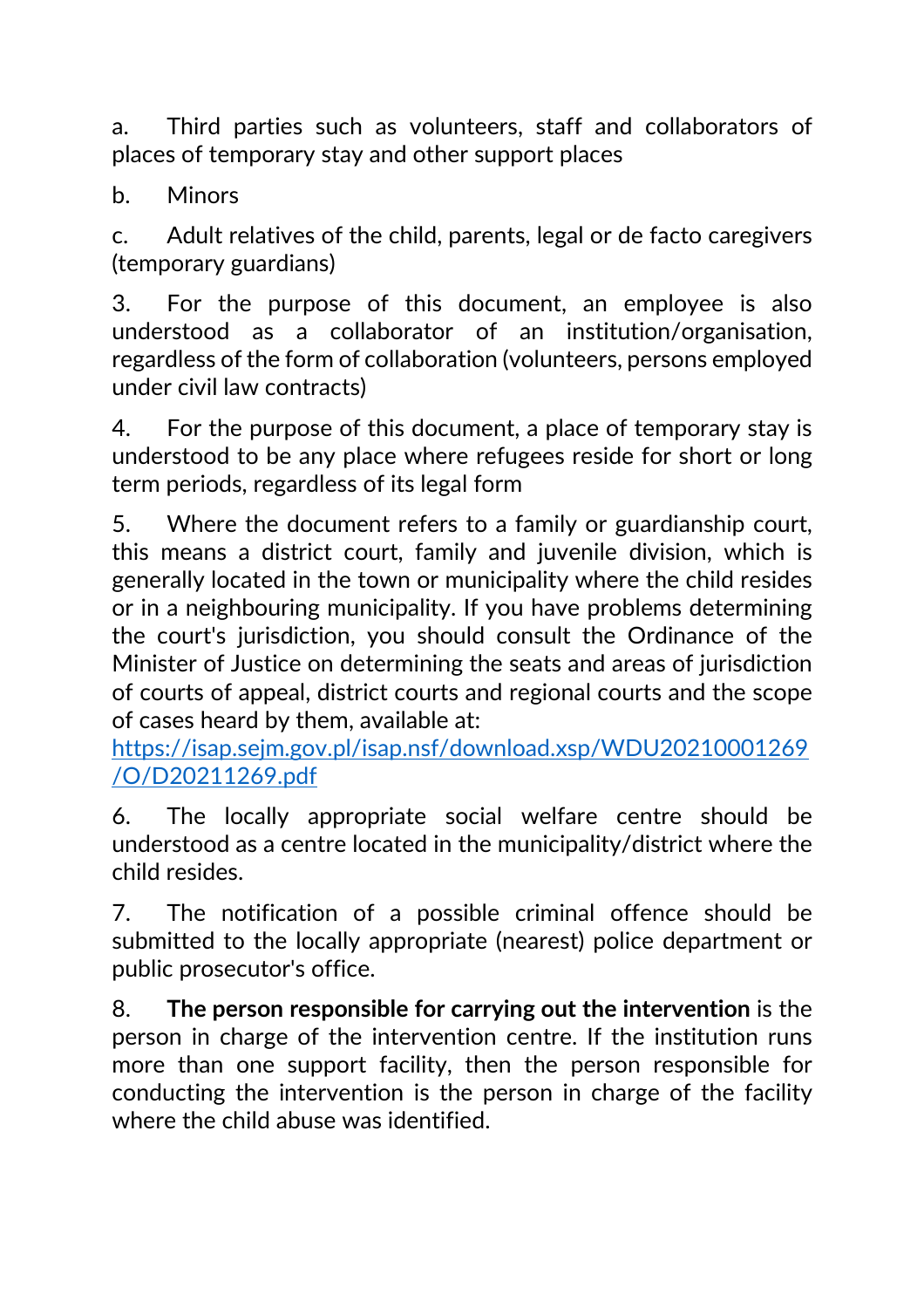9. **Employees and collaborators of the organisation**/institution who have acquired knowledge of child abuse are obliged not to disclose it to outsiders, with the exception of authorised services.

10. **Intervention** is understood as taking action to ensure the child's safety (depending on the situation, this may involve talking to the parents/guardians or reporting to the institution indicated below).

§ 2.

# **Abuse by third parties**

1. If abuse is suspected by a third party (volunteer/staff member), that person should be immediately removed from working with children until the matter is clarified.

2. If the life or health of a child is endangered, the employee/volunteer who becomes aware of this should immediately inform the person in charge of conducting interventions. This person notifies the police by calling the emergency number 112 or 997 and giving his/her own data, the child's data, the child's whereabouts and a description of the circumstances of the case. If the responsible person cannot be contacted, the employee/volunteer makes the report himself/herself and sends written information to the person responsible for conducting interventions.

3. If an employee suspects that a child is the victim of a trafficking offence, they should follow the procedure in paragraph 2 or call + 48 664 974 934 or send an email to: handelludzmibsk@policja.gov.pl. It is possible to report the case anonymously to the number and email address provided. In cases requiring immediate attention (e.g. when a child is travelling with the offender) call the emergency numbers 112 or 997(!). More information can be found on the website: https://www.gov.pl/web/handel-ludzmi

4. If another offence has been committed against a child, the employee/volunteer shall report the suspicion to the person responsible for conducting interventions, who shall draw up a notification on suspicion of committing a criminal offence and forward it to the locally appropriate police or prosecutor's office. A template of the notification is included in **Appendix no. 3**.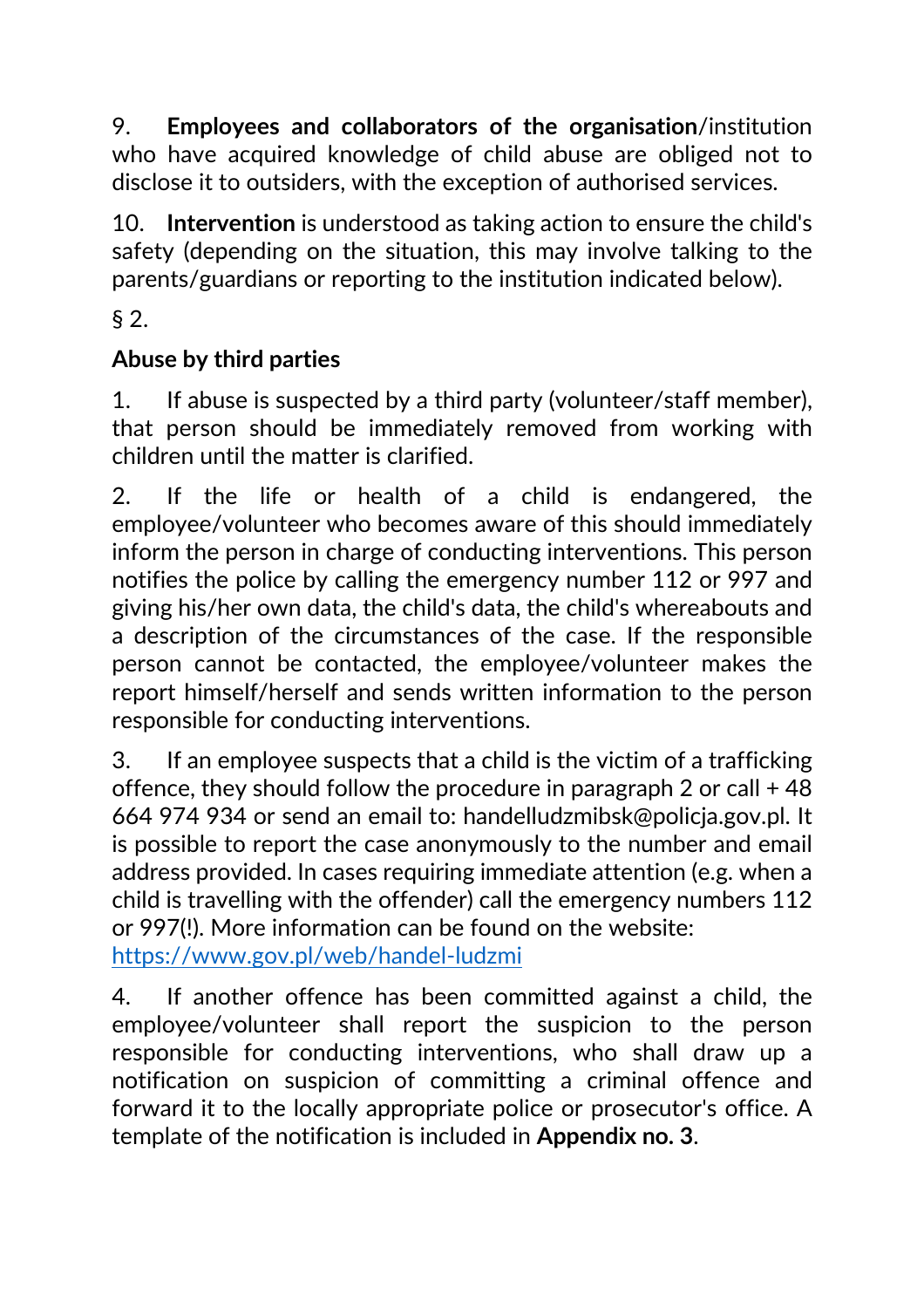5. In cases where a member of staff has abused a child other than by committing a criminal offence to the child's detriment, then the person responsible for interventions should investigate all the circumstances of the case, in particular by listening to the person suspected of abusing the child, the child in question and other witnesses to the incident. Where the violation of the child's welfare is significant, in particular where there has been discrimination or a violation of the child's dignity, then the professional who conducts the intervention should consider terminating the legal relationship with the person who has committed the abuse or recommend such termination to that person's superiors. If the employee who has committed the abuse is not directly employed by the centre but by a cooperating institution, then a recommendation should be made to prohibit his/her access to the premises and, if necessary, to terminate the contract with the cooperating institution.

§ 3.

## **Abuse caused by a minor**

1. In the case of suspected child abuse by another child living in a temporary residence, an interview should be held with the parents/guardians of the child suspected of abuse and with that child if his/her psychological and physical development permits. A recovery plan should be developed with the child's parents/guardians. A child safety plan should be developed with the parents/guardians of the child being abused, including ways to isolate the child from sources of danger.

2. Every reasonable effort should be made to ensure that a child who is suspected of abusing another child is not himself/herself abused by his/her parents/guardians, other adults or other children. If this is confirmed, go to section 4.

3. If the person suspected of abuse is a child between the ages of 13 and 17 and their behaviour constitutes a criminal offence then the parents of the child who is being abused and those of the abusing child should be interviewed and the locally appropriate family court or police should be informed by means of a written report.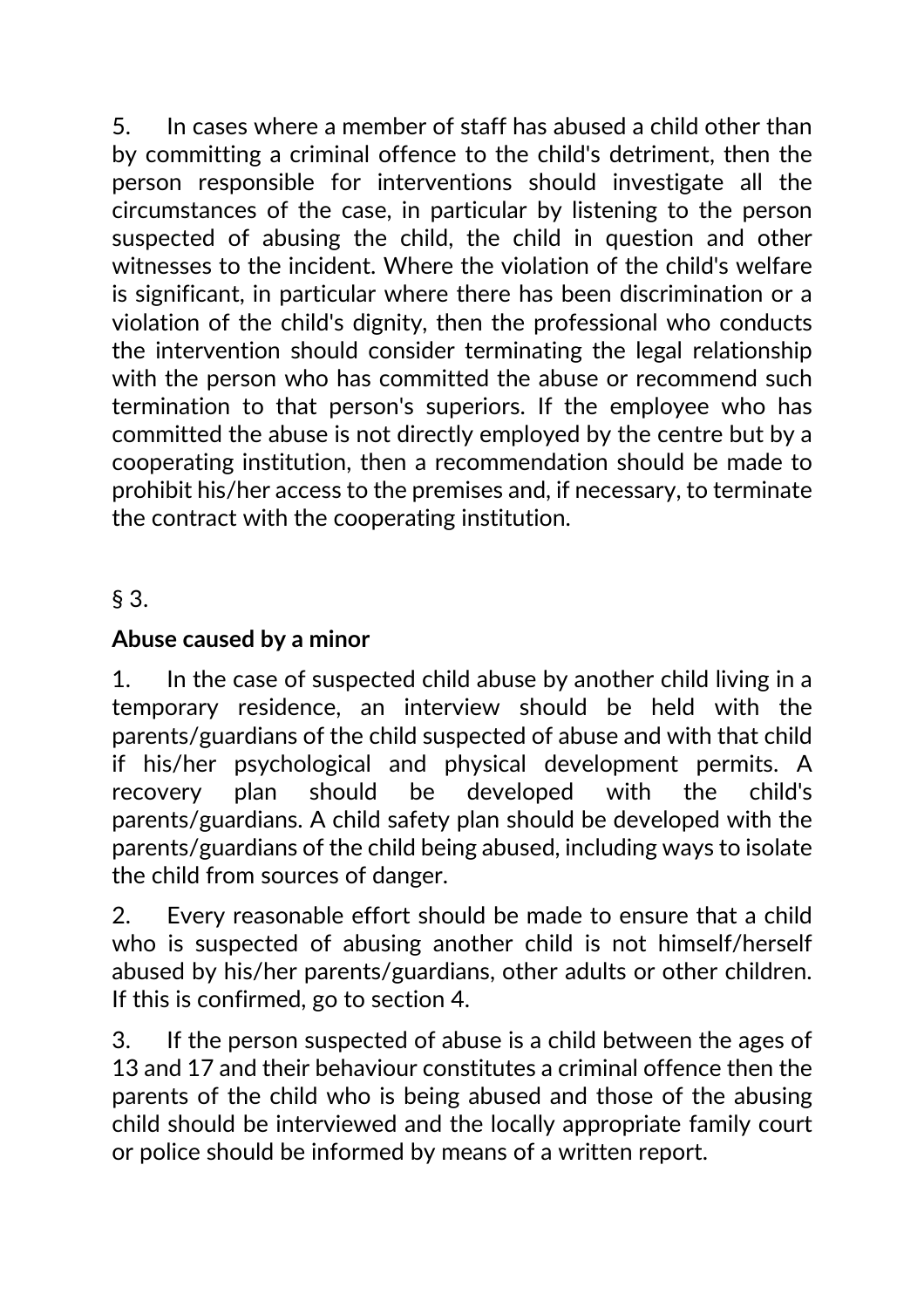4. If the person suspected of doing harm is a child over the age of 17 and the child's behaviour constitutes a criminal offence, then you should inform the appropriate local police unit or public prosecutor's office by written notification.

§ 4.

# **Abuse by a parent or legal or de facto guardian**

1. If you suspect that a parent or legal/de facto guardian has committed a criminal offence against a child, you must make a written report and submit it to the appropriate local police department.

2. If there is a suspicion that a parent or guardian is neglecting a child's physical or mental health needs, or that a family is incapable of raising a child (e.g. the child is wearing clothing that is inappropriate for the weather, leaves home without adult supervision, the parent shouts at the child, the parent uses physical punishments that are not criminal), then the parent should be spoken to and made aware of the inappropriate behaviour and if possible given access to a psychologist. In situations of financial neglect, make sure that you have adequate social support or refer for such support.

3. If the parent does not cooperate, the relevant Social Welfare Centre should be informed about the situation in writing or by e-mail, providing your own data, the child's data, and as many details of the case as possible (including the data of the caregivers committing the abuse). The Social Welfare Centre should initiate the Blue Card procedure and - if necessary - start social work with the family.

§ 5.

# **Unaccompanied child on the territory of the Republic of Poland (RP)**

1. In the case of suspicion that a child is unaccompanied by an adult on the territory of the Republic of Poland, it is necessary to ensure the child's safety and care for their basic needs (food, clothing), prevent the child from straying and then inform the locally competent guardianship court and an appropriate social assistance centre about the fact of unaccompanied child's presence. The notification should be in writing if possible.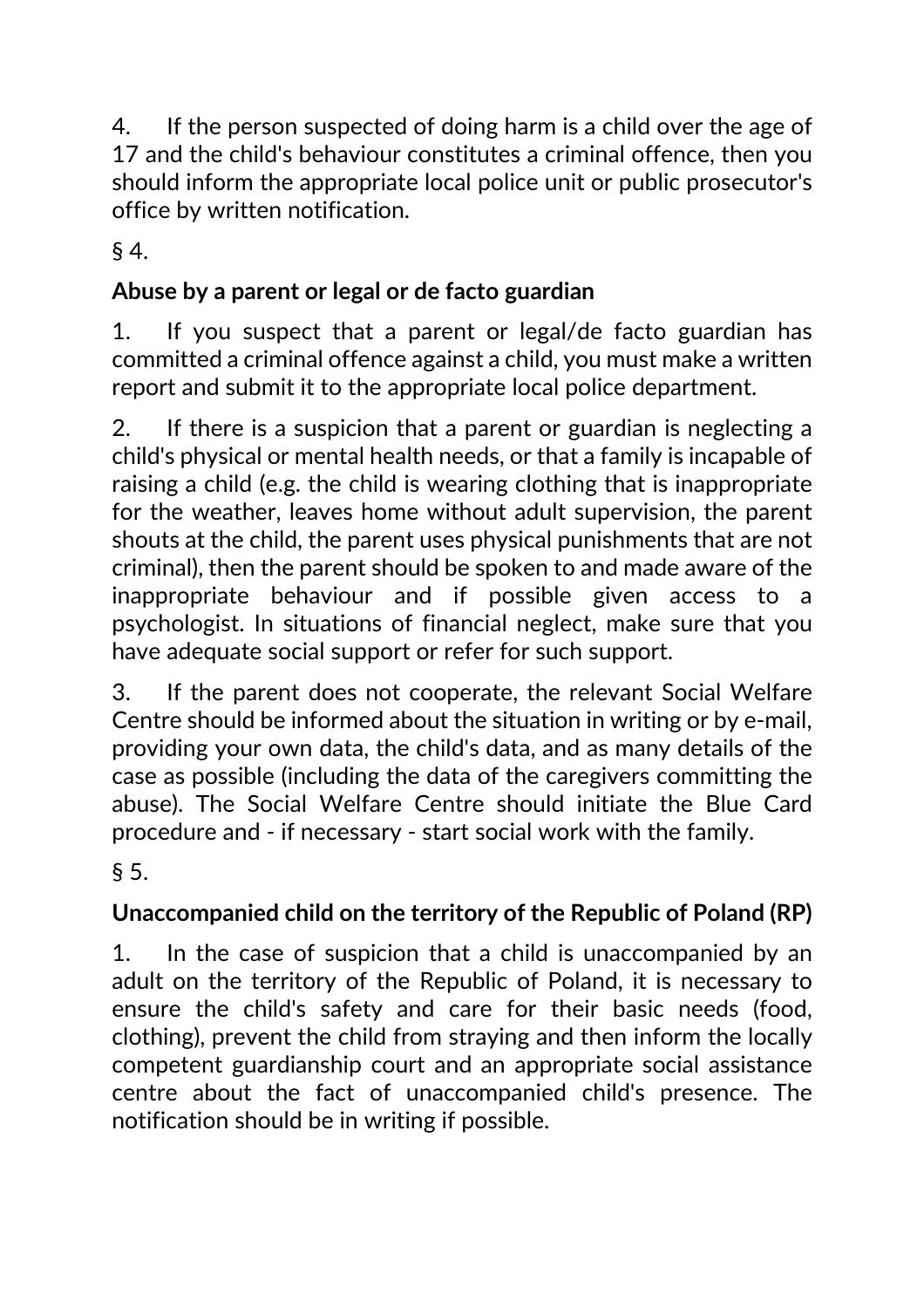2. If an unaccompanied child is reported by an employee of a qualified support institution where the child is residing, the employee of such institution may provide his/her details within the Social Assistance Centre as a candidate for a temporary guardian of the child.

3. The guardianship court will decide on the appropriate way to safeguard the child's safety. Until the decision is made, the child should be allowed to stay at the centre.

4. If you become aware that a child is in the care of an unrelated adult in the Republic of Poland whose custody is not sanctioned by law, explain to that adult what a temporary guardianship is and inform the relevant Social Assistance Centre of this fact so that the Social Assistance Centre can apply to a guardianship court to appoint that adult as a temporary guardian.

5. If you are worried about a child and do not know how to proceed, call the number 800100100 run by the Empowering Children Foundation. The service is available in Polish and Russian: 800100100.pl

Działanie realizowane w ramach projektu "Bezpieczeństwo dzieci ukraińskich w Polsce" ze środków Radiohjälpen/Swedish Broadcast Foundation. Ww. organizacja nie ponosi odpowiedzialności za przedstawiane treści.



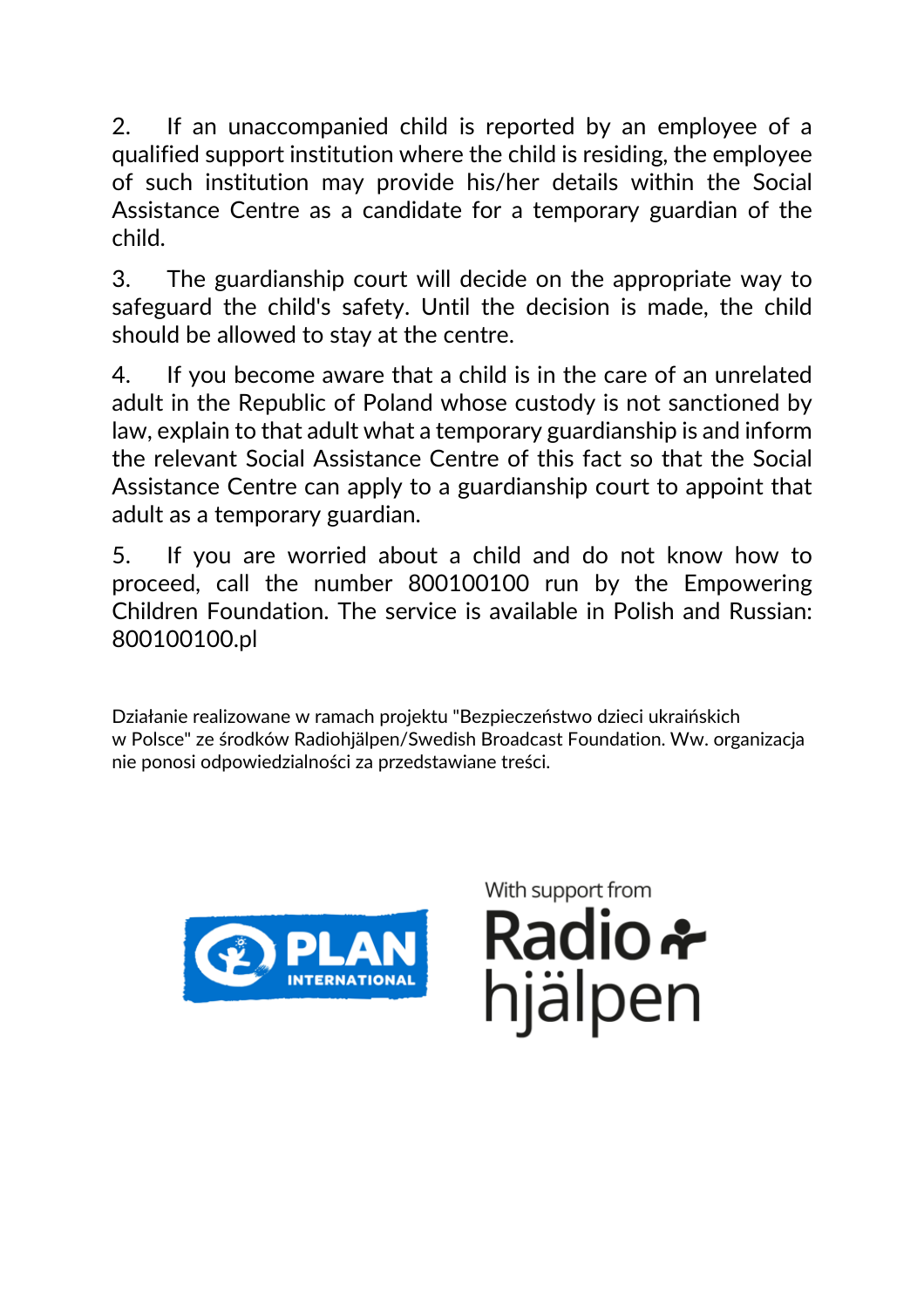**Annex 1**

**Clean criminal record statement and commitment to respect the fundamental principles of child protection (template)**

...................................................

place and date

I, ........................................., holding identity card no. .........................................., declare that I have not been convicted of a crime against sexual freedom and decency or a violent crime to the detriment of a minor and that no criminal or disciplinary proceedings in this regard are pending against me.

I declare that I am aware of the consequences of submitting a false statement.

Furthermore, I declare that I have acquainted myself with the principles of child protection in force at ............... and I undertake to comply with them. .................................................

signature

#### **Annex 2**

**Data of the employee/volunteer to be checked in the Register of Sexual Offenders**

| Pesel <b>Polish</b> | identity | number]: |
|---------------------|----------|----------|
|                     |          |          |
|                     |          |          |
|                     |          |          |
|                     |          |          |

The register is available at: https://rps.ms.gov.pl/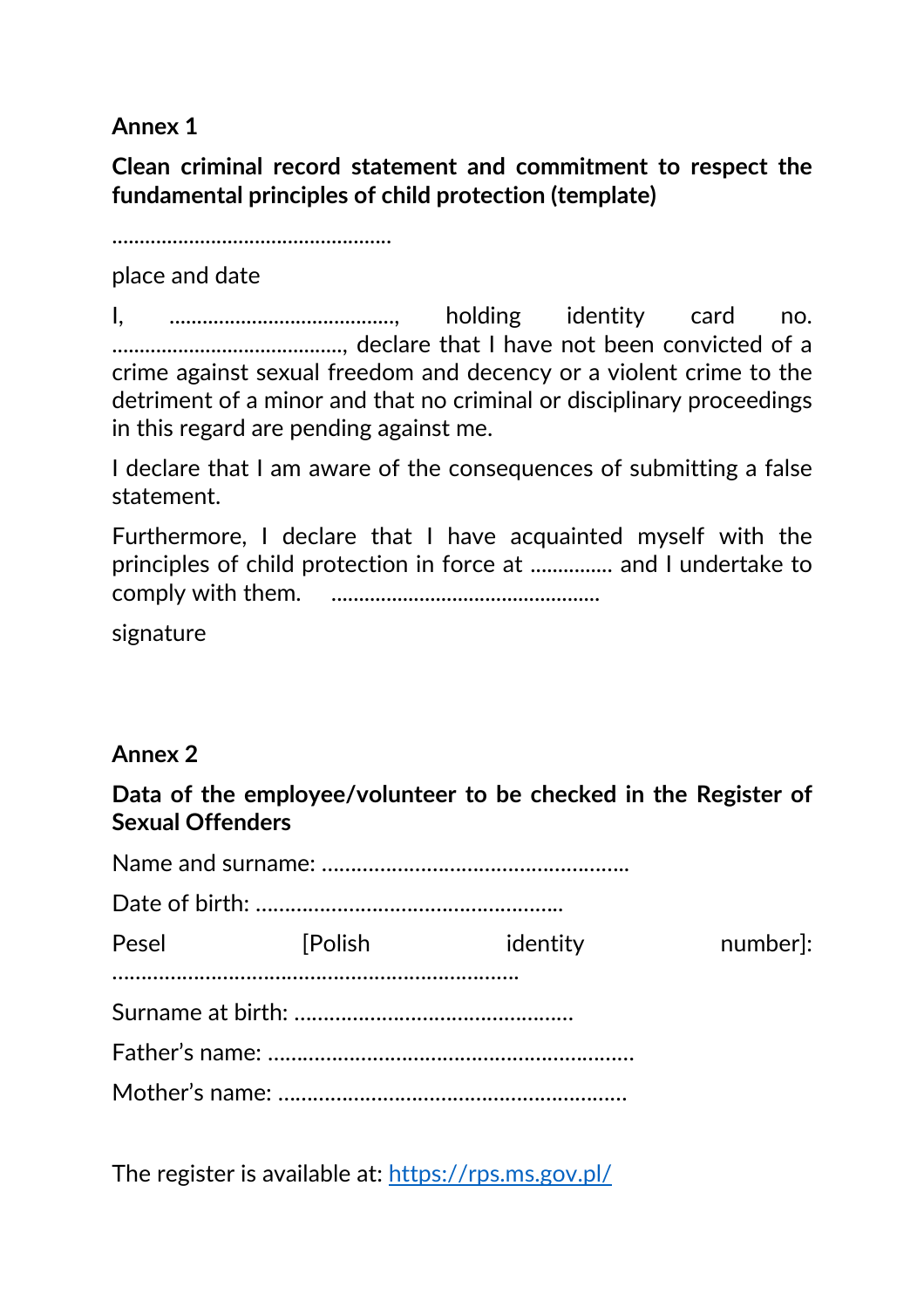In order to obtain information from the register with restricted access, it is necessary to set up an organisation profile.

### **Annex 3**

**Notification on suspicion of committing a criminal offence (template)**

Warsaw, date …………………

District Attorney's Office

........................ [1]

Ref. No. .................

Notifier: ..........

with registered office at ..........

represented by: ..............................

address for correspondence: ..............................

Notification on suspicion of committing a criminal offence

I hereby submit a notification on suspicion of committing a criminal offence ................................. to the detriment of a minor .........................(name, date of birth) by .............................. (name of alleged perpetrator).

Justification

During the performance of official activities by ...... (name of the employee/volunteer) - towards the minor...............(name, surname), the child revealed disturbing content concerning the relationship with ...........[2].

in the contract of the contract of the contract of the contract of the contract of the contract of the contract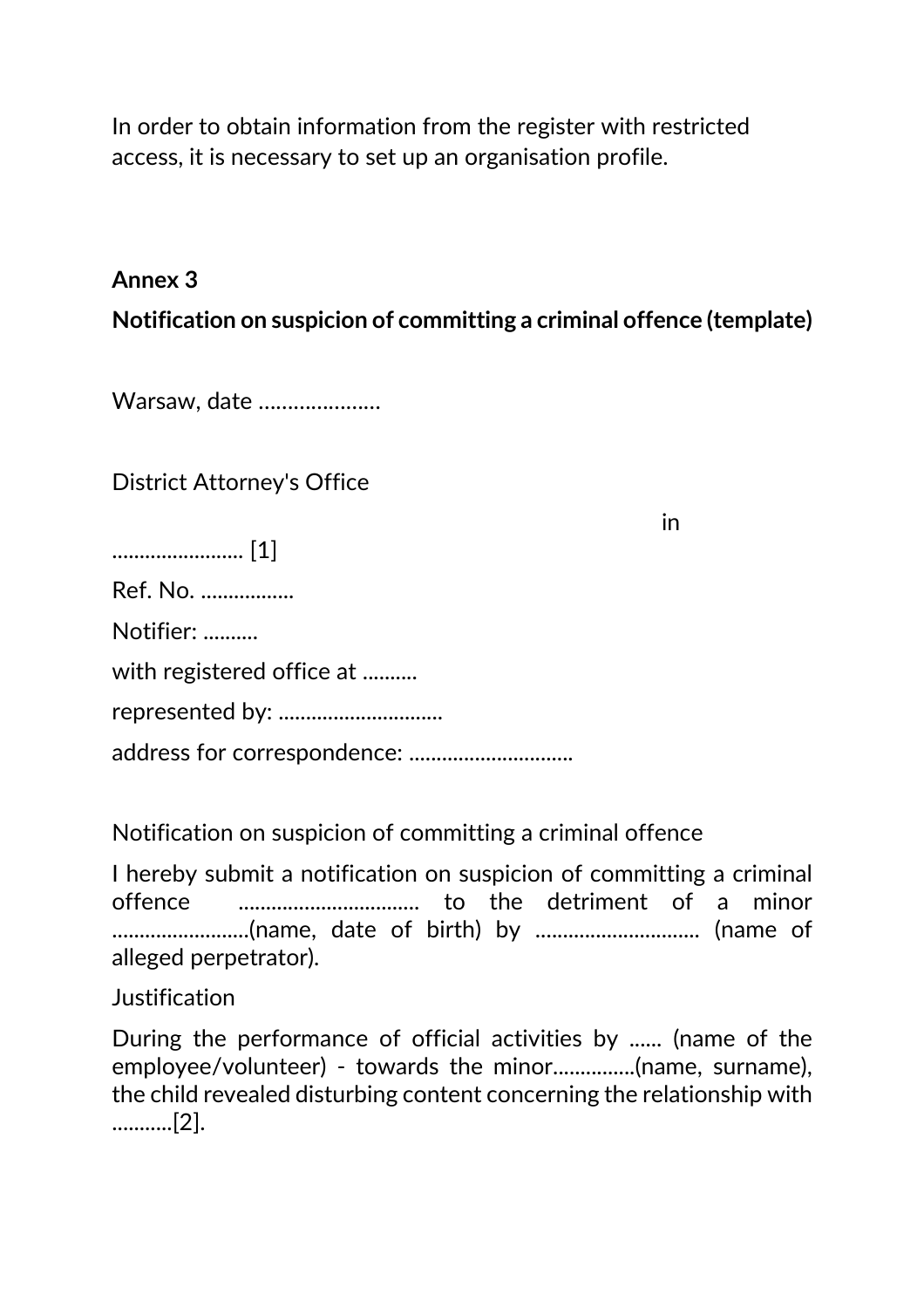Further description of the suspected offence..................

Bearing in mind the above information, as well as the welfare and safety of the minor, I request that proceedings be initiated in this case.

The person who can provide more information is.........................(name, surname, telephone, mailing address).

Please send all correspondence in this case to my correspondence address, referring to the number and log number of the letter.

………………………………

signature of the authorised person

[1] The notification shall be submitted to the District Public Prosecutor's Office with jurisdiction over the place where the offence was committed.

[2] Description of the situation that occurred. This should be completed according to what happened (it is important to indicate e.g.: when and where the event took place, who might have seen/know about it, who might have committed the offence).

## **Annex 4**

### **Template of an application to court to appoint a temporary guardian for an unaccompanied Ukrainian child:**

https://www.iustitia.pl/79-informacje/4422-zaktualizowana-wersjaformularza-wniosku-o-ustanowienie-opiekuna-tymczasowego-dlamaloletniego-obywatela-

ukrainy#xd co f=YWI5ODA1NjAtODgzZS00ODViLTg5NDMtZjk2 NzgxNjQzMzg4~